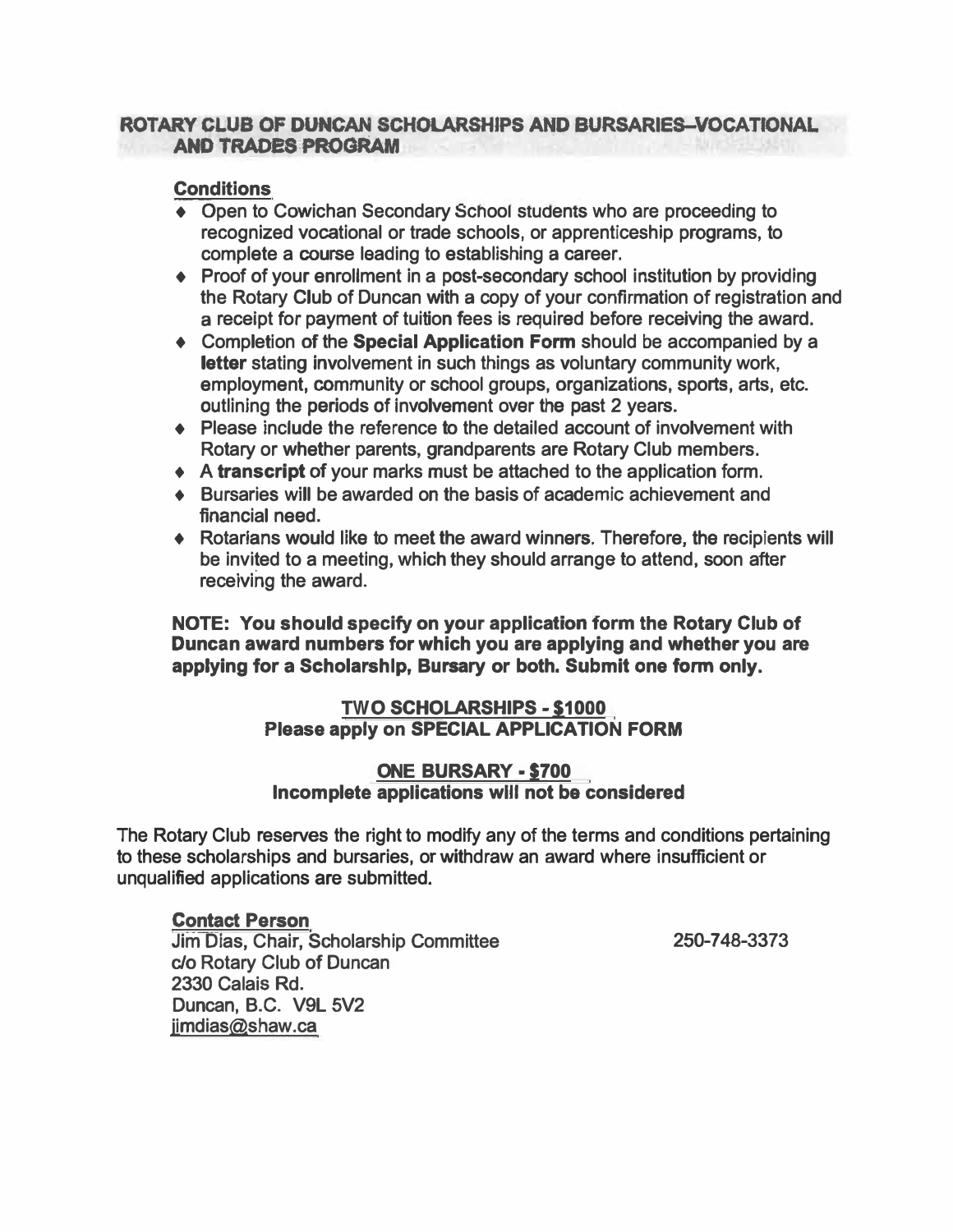Scholarship/Bursary #



## THE ROTARY CLUB OF DUNCAN

SERVICE ABOVE SELF

**CLUB NO. 3346** 

| <b>SURNAME:</b>                                                                                                                                                                               | <b>GIVEN NAMES:</b>      |                    |
|-----------------------------------------------------------------------------------------------------------------------------------------------------------------------------------------------|--------------------------|--------------------|
| <b>SOCIAL INSURANCE NUMBER:</b>                                                                                                                                                               | <b>DATE OF BIRTH:</b>    |                    |
| <b>HOME ADDRESS:</b>                                                                                                                                                                          | <b>HOME PHONE:</b>       |                    |
| <b>NAME OF FATHER/GUARDIAN:</b>                                                                                                                                                               | <b>OCCUPATION: .</b>     |                    |
| <b>NAME OF MOTHER/GUARDIAN:</b>                                                                                                                                                               | <b>OCCUPATION:</b>       |                    |
| NUMBER OF DEPENDENT CHILDREN IN FAMILY (PLEASE GIVE AGES):                                                                                                                                    |                          |                    |
| <b>GRADUATION MONTH/YEAR (PLEASE ATTACH TRANSCRIPT OF MARKS):</b>                                                                                                                             |                          |                    |
| <b>UNIVERSITY, COLLEGE OR SCHOOL YOU WILL ENROLL IN:</b>                                                                                                                                      |                          |                    |
| PROGRAM:                                                                                                                                                                                      | <b>OTRADE/VOCATIONAL</b> | <b>EL ACADEMIC</b> |
| Please give a detailed account of your involvement with Rotary and/or the name of parent or<br>grandparent who is a Rotary Club member (i.e. RYLA, Student of the Month, RoterRac Clubs, etc) |                          |                    |
|                                                                                                                                                                                               |                          |                    |
|                                                                                                                                                                                               |                          |                    |
|                                                                                                                                                                                               |                          |                    |
|                                                                                                                                                                                               |                          |                    |
|                                                                                                                                                                                               |                          |                    |
|                                                                                                                                                                                               |                          |                    |

Date

Signature